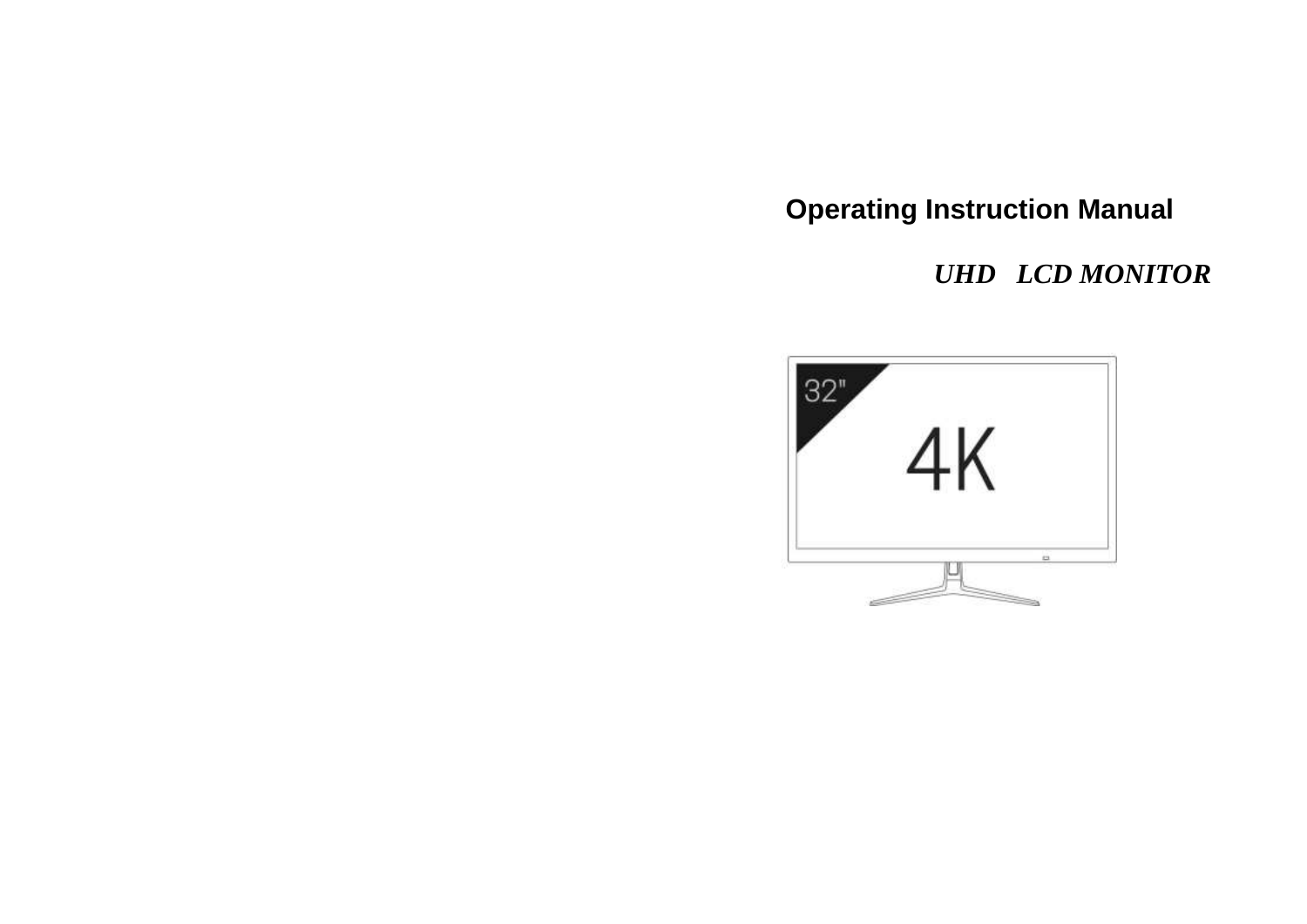## **Table of contents**

# **Safety Symbols & Precautions**

### **Safety Symbols**

|   | <b>WARNING</b><br>Failure to abide by the information in a WARNING may result in serious injury and<br>can be life threatening.        |
|---|----------------------------------------------------------------------------------------------------------------------------------------|
| Þ | <b>CAUTION</b><br>Failure to abide by the information in a CAUTION may result in moderate injury<br>and/or property or product damage. |
| 4 | Alert electrical hazard.                                                                                                               |
| ↷ | Indicates a prohibited action.                                                                                                         |
| ₩ | Indicates to ground for safety.                                                                                                        |

This manual uses below safety symbols. They denote critical information. Please read them carefully.

To reduce the risk of fire or electric shock, do not expose this apparatus to rain or moisture. The design of this apparatus is safe to patient. We will try the best to assure the newest information be shown in this manual, but the information in this document is subject to change without prior notice.

### **Precautions**

To ensure personal safety and proper maintenance, please read this section and the caution statements on the unit.

# **WARNING**

**If the unit begins to emit smoke, smells like something is burning, or makes strange noises, disconnect all power connections immediately and contact your dealer for advice.**

Attempting to use a malfunctioning unit may result in fire, electric shock, or equipment damage.

**Do not open the cabinet or modify the unit.**

Opening the cabinet or modifying the unit may result in fire, electric shock, or burn.

#### **Refer all servicing to qualified service personnel.**

Do not attempt to service this product yourself as opening or removing covers may result in fire, electric shock, or equipment damage.

#### **Keep small objects or liquids away from the unit.**

Small objects accidentally falling through the ventilation slots into the cabinet or spillage into the cabinet may result in fire, electric shock, or equipment damage. If an object or liquid falls/spills into the cabinet, unplug the unit immediately. Have the unit checked by a qualified service engineer before using it again.

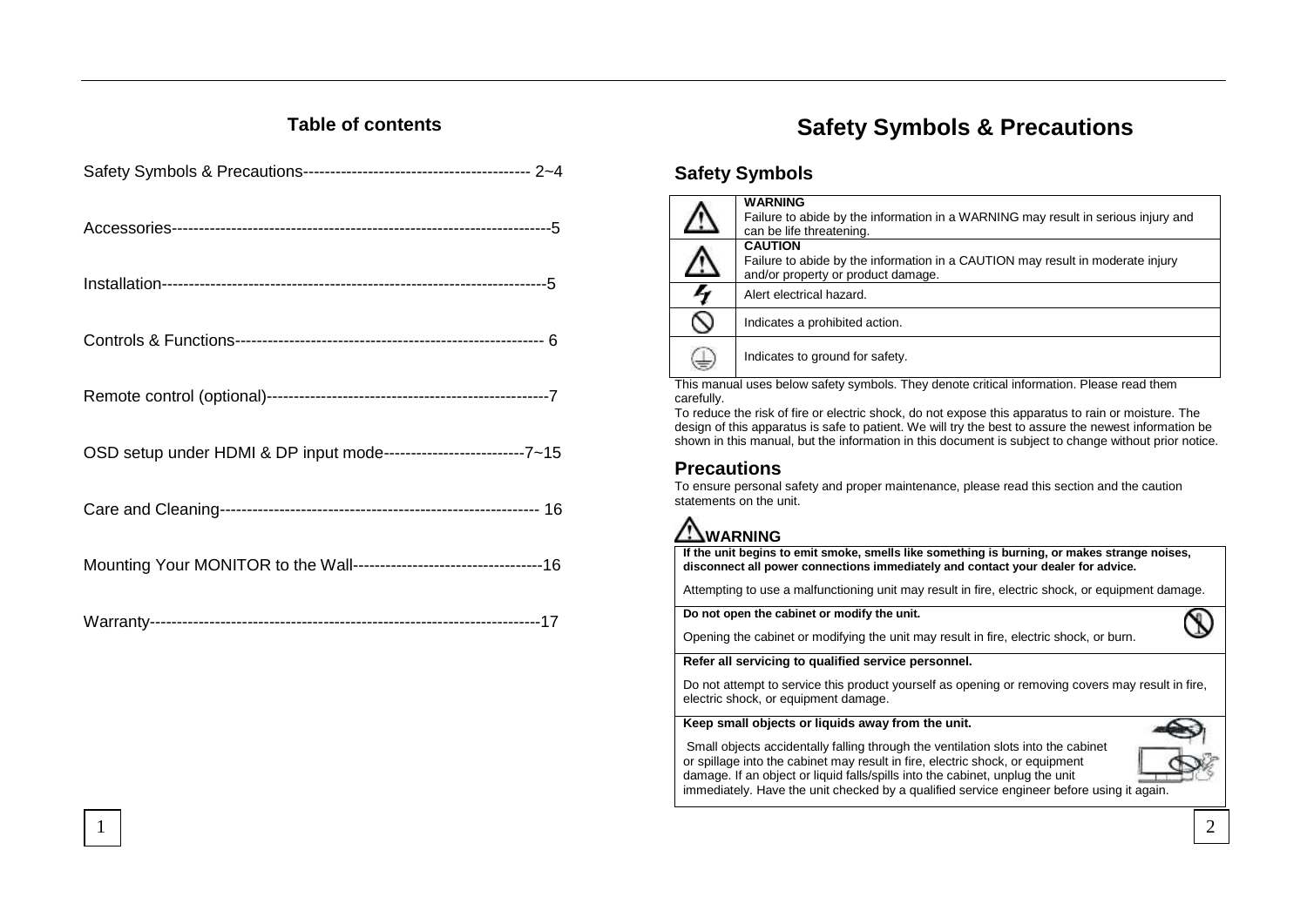#### **Set up the unit in an appropriate location.**

Not doing so may result in fire, electric shock, or equipment damage.



- Do not place the unit outdoors.

- Do not install the unit in transportation systems (ship, aircraft, trains, automobiles, etc.)
- Do not place the unit in a dusty or humid environment.
- Do not place the unit in a location where the steam comes directly on the screen.
- Do not place the unit near heat generating devices or a humidifier.
- Do not place the unit in an inflammable gas environment.

**To avoid danger of suffocation, keep the plastic packing bags away from babies and children.**



#### **Use the enclosed power cord and connect to the standard power outlet of your country.**

Be sure to remain within the rated voltage of the power cord. Not doing so may result in fire or electric shock.

#### **To disconnect the power cord, grasp the plug firmly and pull.**

Tugging on the cord may damage and result in fire or electric shock.

#### **The equipment must be connected to a grounded main outlet.**

Not doing so may result in fire or electric shock.

#### **Use the correct voltage.**

- The unit is designed for use with a specific voltage only. Connection to another voltage than specified in this User's Manual may cause fire, electric shock, or equipment damage.
- Do not overload your power circuit, as this may result in fire or electric shock.

#### **Handle the power cord with care.**

- Do not put the power cord under the unit or other heavy object.

- Do not pull up or twist the power cord.

If the power cord is broken, stop to use it immediately. Using broken power cord may result in fire or electric shock.

**Never touch the plug and power cord if it begins to thunder.**

Touching them may result in electric shock.

#### **Do not touch a damaged LCD panel directly with bare hands.**

The liquid crystal that may leak from the panel is poisonous if it enters the eyes or mouth. If any part of the skin or body comes in direct contact with the panel, please wash thoroughly. If some physical symptoms result, please consult your doctor.

# **CAUTION**

#### **Handle with care when carrying the unit.**

Disconnect the power cord and signal cables and remove the optional unit. Moving the unit with the cord or the option attached is dangerous. It may result in injury.

**When handling the unit, grip the bottom of the unit firmly with both hands ensuring the panel faces outward before lifting.**

Dropping the unit may result in injury or equipment damage.

#### **Do not block the ventilation slots on the cabinet.**

Do not place any objects on the ventilation slots.

Do not install the unit in a closed space.

Do not use the unit laid down or upside down.

Blocking the ventilation slots prevents proper airflow and may result in fire, electric shock, or equipment damage.

#### **Do not touch the plug with wet hands.**

Doing so may result in electric shock.



**Periodically clean the area around the plug.**

Dust, water, or oil on the plug may result in fire.

#### **Unplug the unit before cleaning it.**

Cleaning the unit while it is plugged into a power outlet may result in electric shock.

**If you plan to leave the unit unused for an extended period, disconnect the power cord from the wall socket after turning off the power switch for the safety and the power conservation.**





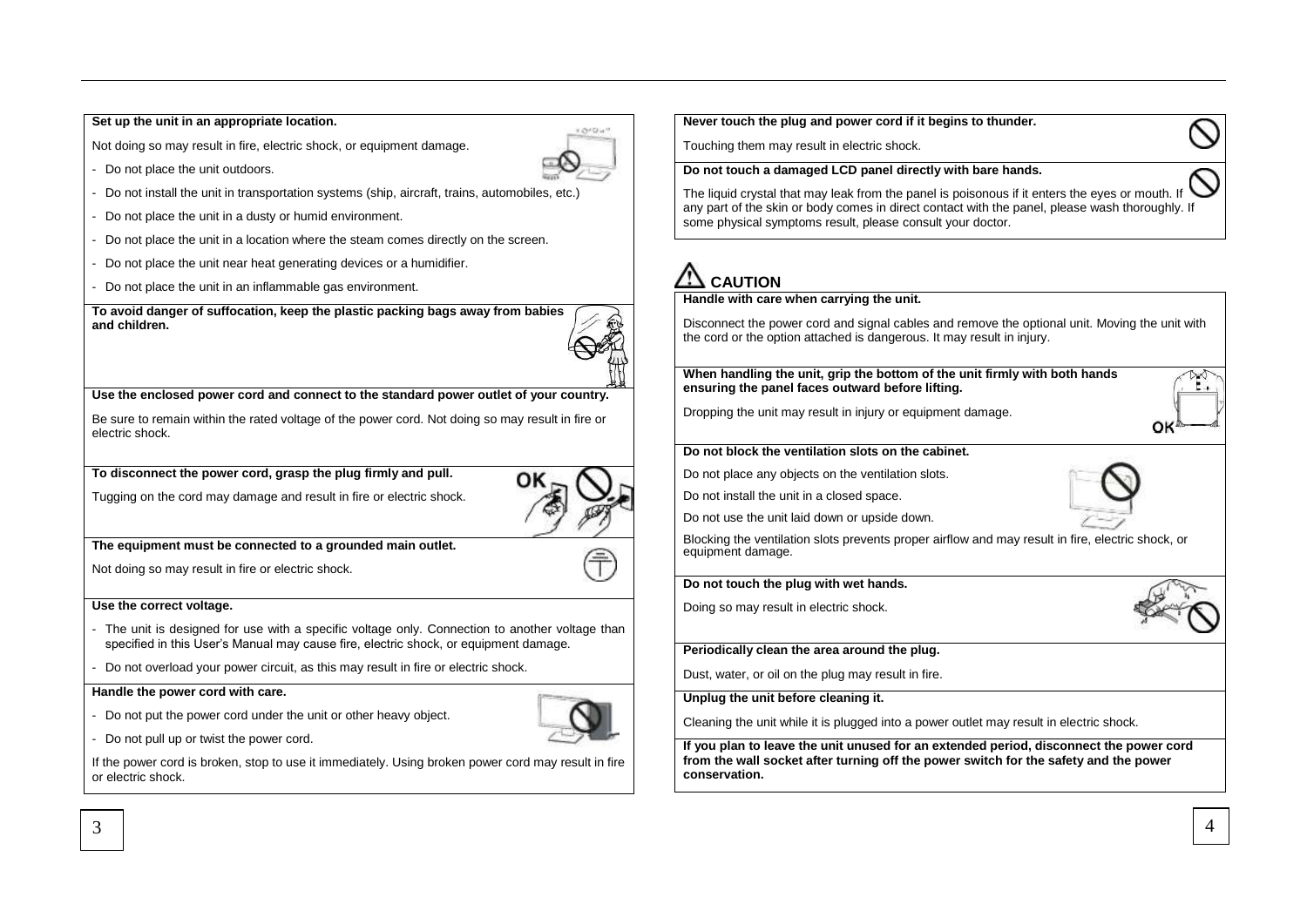### **Accessories**

Please check the following listed accessories before installation:

| AC cable X1 |                           | HDMI cable X1 User Manual X1 |  |
|-------------|---------------------------|------------------------------|--|
|             | Adapter X1 LCD Monitor X1 |                              |  |

# **Installation**

**1. Rear Interface**



# **Explanation of connectors**

**DC:** power supply 12V 5A

5

**HDMI (1/2/3):** Lets you connect a device, such as a digital cable box, with an HDMI or a DVI output. HDMI (High Definition Multimedia Interface) Provides an uncompressed digital connection that carries both video and audio data by way of an integrated mini-plug cable. Since HDMI technology is based on Digital Visual Interface (DVI), the jack on the back of your MONITOR is also compatible with DVI devices. HDMI Input lets you connect a device, such as a digital cable box, with an HDMI output. HDMI1[2.0 & downwards]; HDMI2&3[1.4 & downwards]

**DP:** Connect a video output device with DP. Computer / Notebook.

**AUDIO OUT:** Connect external 3.5mm headphones or active speakers

## **Controls & Functions**

### **Buttons on the lower-right part of the back cover**

You can use the buttons of your monitor to operate many of the monitor's features.



Indicator LED on the lower-right part of the panel: In red when standby mode, in green when display.

# **HOW to use buttons**

Use the buttons on the right side control panel to adjust the OSD

- 1.  $\Phi$  Turn on / off the monitor
- 2. **EXIT**: VIDEO source switching or Exit Main/Sub menu
- 3. **MENU:** Display the main menu or enter the sub-menu or confirm adiust.

6

- 4. **UP:** Cursor up or increase the value when OSD appears.
- 5. **DOWN** : Cursor down or reduce the value when OSD appears.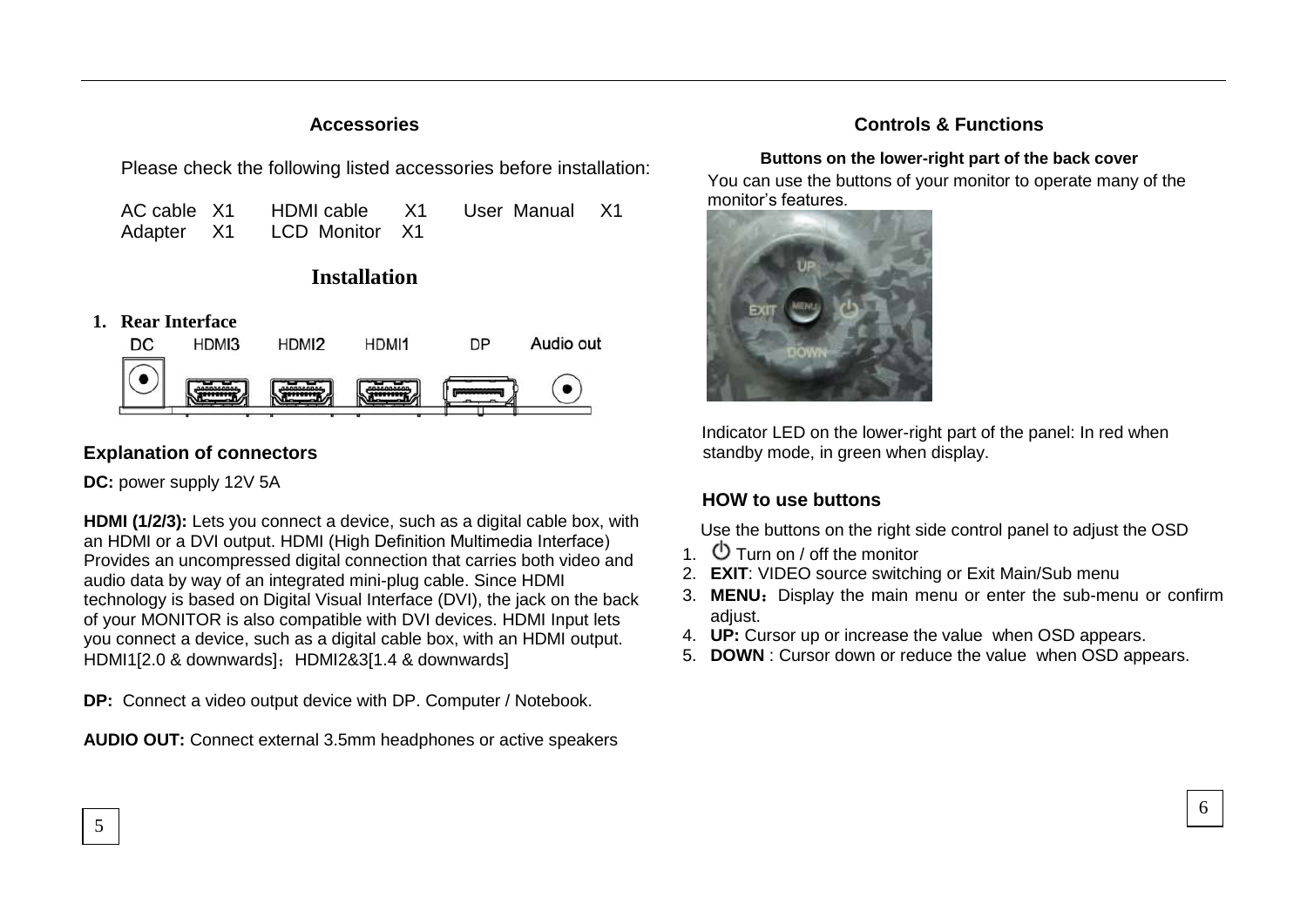# **Remote control**(**OPTIONAL**)

| Turn on & off the monitor                           |
|-----------------------------------------------------|
| Display the main menu or confirm adjust             |
| VIDEO Source switching / Cursor up when OSD appears |
| MODE no effect / Cursor down when OSD appears       |
| Exit the sub/main-menu or to reduce the value       |
| Enter the sub-menu or to increase the value         |
|                                                     |

# **OSD setup** OSD setup under HDMI & DP input mode

|               | HDMI2                                        |                                                                                                            | Resolution: 3840x2160@30Hz                                                                           |
|---------------|----------------------------------------------|------------------------------------------------------------------------------------------------------------|------------------------------------------------------------------------------------------------------|
|               | <b>Input Source</b>                          | <b>DP</b>                                                                                                  |                                                                                                      |
|               | Brightness/Contrast                          | HDMI1[2.0]                                                                                                 |                                                                                                      |
|               | <b>Color Setting</b>                         | HDMI2[1.4]                                                                                                 |                                                                                                      |
|               | <b>Picture Quality Setting</b>               | HDMI3[1.4]                                                                                                 |                                                                                                      |
|               | Display                                      |                                                                                                            |                                                                                                      |
|               | Audio                                        |                                                                                                            |                                                                                                      |
| Menu          | Multi-Window                                 |                                                                                                            |                                                                                                      |
|               | OSD                                          |                                                                                                            |                                                                                                      |
|               | Other                                        |                                                                                                            |                                                                                                      |
|               |                                              |                                                                                                            |                                                                                                      |
|               |                                              | Window1:<br>InputSource: HDM2<br>Resolution 3840x2160@30Hz<br>Windows:<br><b>InputSource</b><br>Resolution | Window <sub>2</sub> :<br><b>inputSource</b><br>Resolution<br>Window4:<br>InputSputce:<br>Resolution: |
|               |                                              |                                                                                                            |                                                                                                      |
| <b>Remark</b> | <b>Input Source:</b><br>with signal feed in. |                                                                                                            | The monitor will automatically Display the channel that                                              |

| Resolution:3840x2160@30Hz<br><b>HDMI2</b><br><b>Input Source</b><br>Brightness<br>80<br><b>Brightness/Contrast</b><br>Contrast<br>50<br><b>Color Setting</b><br><b>DCR</b><br>Off<br>Picture Quality Setting<br>Display<br>Audio<br>Multi-Window<br><b>Menu</b><br>OSD<br>Other<br>Window <sub>1</sub> :<br>Window2:<br>InputSource HDM2<br>InputSource<br>Resolution: 3840x2160@30Hz<br>Resolution:<br>Windowa:<br>Window4:<br><b>InputSource</b><br>InputSoutce:<br>Resolution:<br>Resolution:<br><b>Brightness/Contrast:</b><br>Brightness: Set the image brightness (0-100)<br>Contrast: Set the image Contrast (0-100)<br>DCR: Set the dynamic contrast ratio (on / off)<br><b>Remark</b><br>The Brightness is adjust backlight luminous intensity |  |  |
|---------------------------------------------------------------------------------------------------------------------------------------------------------------------------------------------------------------------------------------------------------------------------------------------------------------------------------------------------------------------------------------------------------------------------------------------------------------------------------------------------------------------------------------------------------------------------------------------------------------------------------------------------------------------------------------------------------------------------------------------------------|--|--|
|                                                                                                                                                                                                                                                                                                                                                                                                                                                                                                                                                                                                                                                                                                                                                         |  |  |
|                                                                                                                                                                                                                                                                                                                                                                                                                                                                                                                                                                                                                                                                                                                                                         |  |  |
|                                                                                                                                                                                                                                                                                                                                                                                                                                                                                                                                                                                                                                                                                                                                                         |  |  |
|                                                                                                                                                                                                                                                                                                                                                                                                                                                                                                                                                                                                                                                                                                                                                         |  |  |
|                                                                                                                                                                                                                                                                                                                                                                                                                                                                                                                                                                                                                                                                                                                                                         |  |  |
|                                                                                                                                                                                                                                                                                                                                                                                                                                                                                                                                                                                                                                                                                                                                                         |  |  |
|                                                                                                                                                                                                                                                                                                                                                                                                                                                                                                                                                                                                                                                                                                                                                         |  |  |
|                                                                                                                                                                                                                                                                                                                                                                                                                                                                                                                                                                                                                                                                                                                                                         |  |  |
|                                                                                                                                                                                                                                                                                                                                                                                                                                                                                                                                                                                                                                                                                                                                                         |  |  |
|                                                                                                                                                                                                                                                                                                                                                                                                                                                                                                                                                                                                                                                                                                                                                         |  |  |
|                                                                                                                                                                                                                                                                                                                                                                                                                                                                                                                                                                                                                                                                                                                                                         |  |  |
|                                                                                                                                                                                                                                                                                                                                                                                                                                                                                                                                                                                                                                                                                                                                                         |  |  |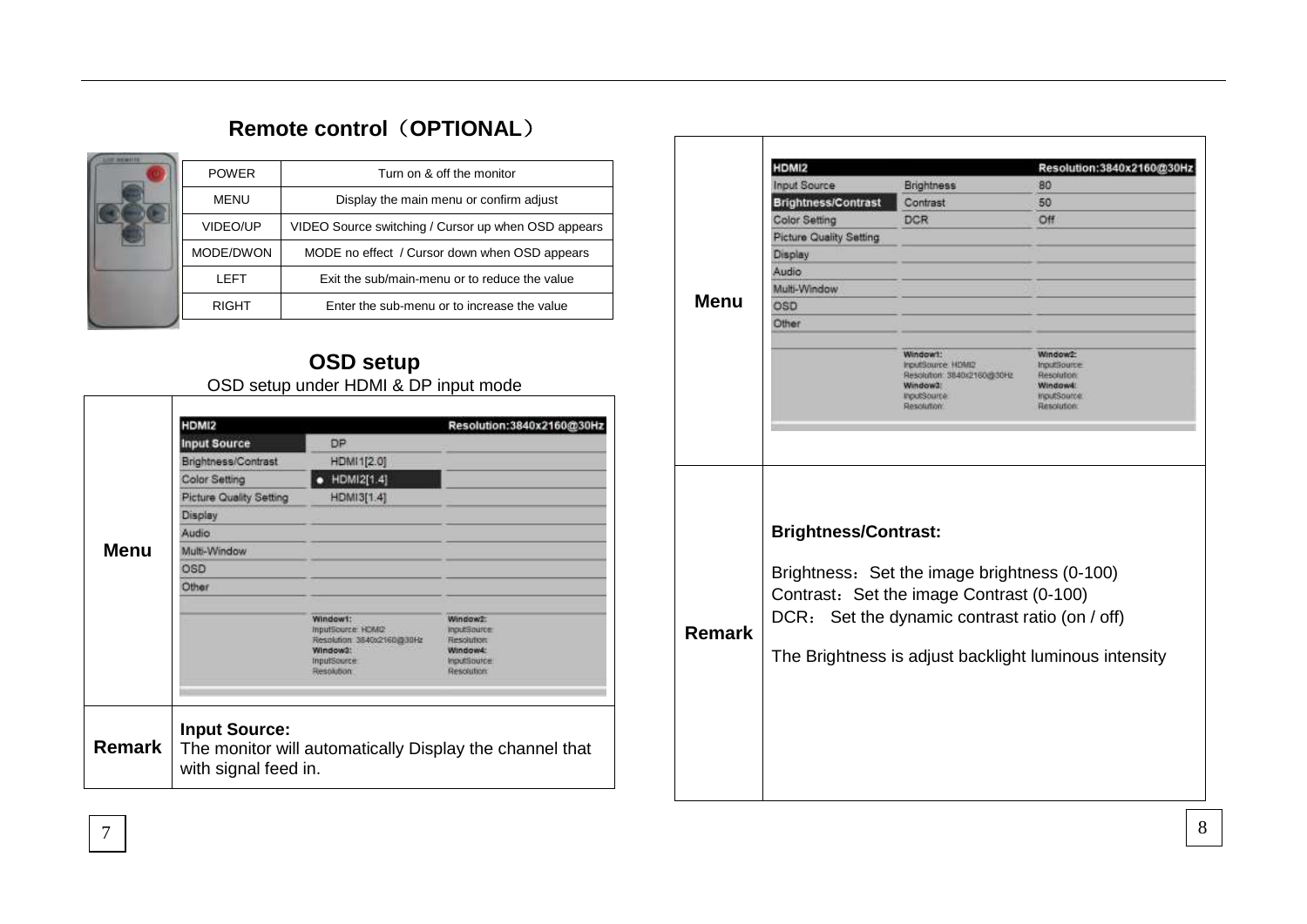|               | HDMI2                   |                                                                                                              | Resolution:3840x2160@30Hz                                                                      |
|---------------|-------------------------|--------------------------------------------------------------------------------------------------------------|------------------------------------------------------------------------------------------------|
|               | <b>Input Source</b>     | Gamma                                                                                                        | 2.2                                                                                            |
|               | Brightness/Contrast     | Picture Mode                                                                                                 | Standard                                                                                       |
|               | <b>Color Setting</b>    | Color Temperature                                                                                            | Warm                                                                                           |
|               | Picture Quality Setting | <b>Hue</b>                                                                                                   | 50                                                                                             |
|               | Display                 | Saturation                                                                                                   | 50                                                                                             |
|               | Audio                   | Low Blue Light                                                                                               | o                                                                                              |
|               | Multi-Window            |                                                                                                              |                                                                                                |
| Menu          | OSD                     |                                                                                                              |                                                                                                |
|               | Other                   |                                                                                                              |                                                                                                |
|               |                         | Windows:<br>InputSource: HDM2<br>Resolution: 3840x2160@30Hz<br>Window3:<br><b>InputSource</b><br>Resolution  | Window2:<br><b>InputSource</b><br>Resolution:<br>Windows:<br><b>InputSource</b><br>Resolution: |
|               |                         |                                                                                                              |                                                                                                |
| <b>Remark</b> | <b>Color Set:</b>       |                                                                                                              |                                                                                                |
|               |                         | Gamma: Set the image gamma<br>(1.8, 2.0, 2.2, 2.4, 2.6)<br>Picture Mode: Set the image mode                  |                                                                                                |
|               |                         | (Standard, photo, movie, game)<br>Color Temperature: Set the color temperature<br>(Normal, warm, cool, user) |                                                                                                |

|               | HDM <sub>12</sub>              |                                                                                                                                                                                                                                                                                            | Resolution: 3840x2160@30Hz                                                      |
|---------------|--------------------------------|--------------------------------------------------------------------------------------------------------------------------------------------------------------------------------------------------------------------------------------------------------------------------------------------|---------------------------------------------------------------------------------|
|               | <b>Input Source</b>            | <b>Sharpness</b>                                                                                                                                                                                                                                                                           | 50                                                                              |
|               | Brightness/Contrast            | Response Time                                                                                                                                                                                                                                                                              | Off                                                                             |
|               | Color Setting                  | Noise Reduction                                                                                                                                                                                                                                                                            | Off                                                                             |
|               | <b>Picture Quality Setting</b> | Super Reduction                                                                                                                                                                                                                                                                            | Off                                                                             |
|               | Display                        | Dynamic Luminous Contro Off                                                                                                                                                                                                                                                                |                                                                                 |
|               | Audio                          | Blackleyel                                                                                                                                                                                                                                                                                 | 50                                                                              |
|               | Multi-Window                   |                                                                                                                                                                                                                                                                                            |                                                                                 |
| Menu          | OSD                            |                                                                                                                                                                                                                                                                                            |                                                                                 |
|               | Other                          |                                                                                                                                                                                                                                                                                            |                                                                                 |
|               |                                | Window1:<br>InputSource: HDMI2<br>Resolution: 3540x2180c030Hz<br>Window3:<br>InputSource:<br>Resolution                                                                                                                                                                                    | Window2:<br>InputSource:<br>Resolution<br>Window4:<br>IrputSource:<br>Reachfion |
| <b>Remark</b> | <b>Picture Quality Set:</b>    | Sharpness: Set the picture sharpness (0-100)<br>Response Time: Set the picture response time<br>(off, high, middle, low)<br>Noise Reduction: Set the picture noise reduction<br>(off, high, middle, low)<br>Super Resolution: Set the picture super resolution<br>(off, high, middle, low) |                                                                                 |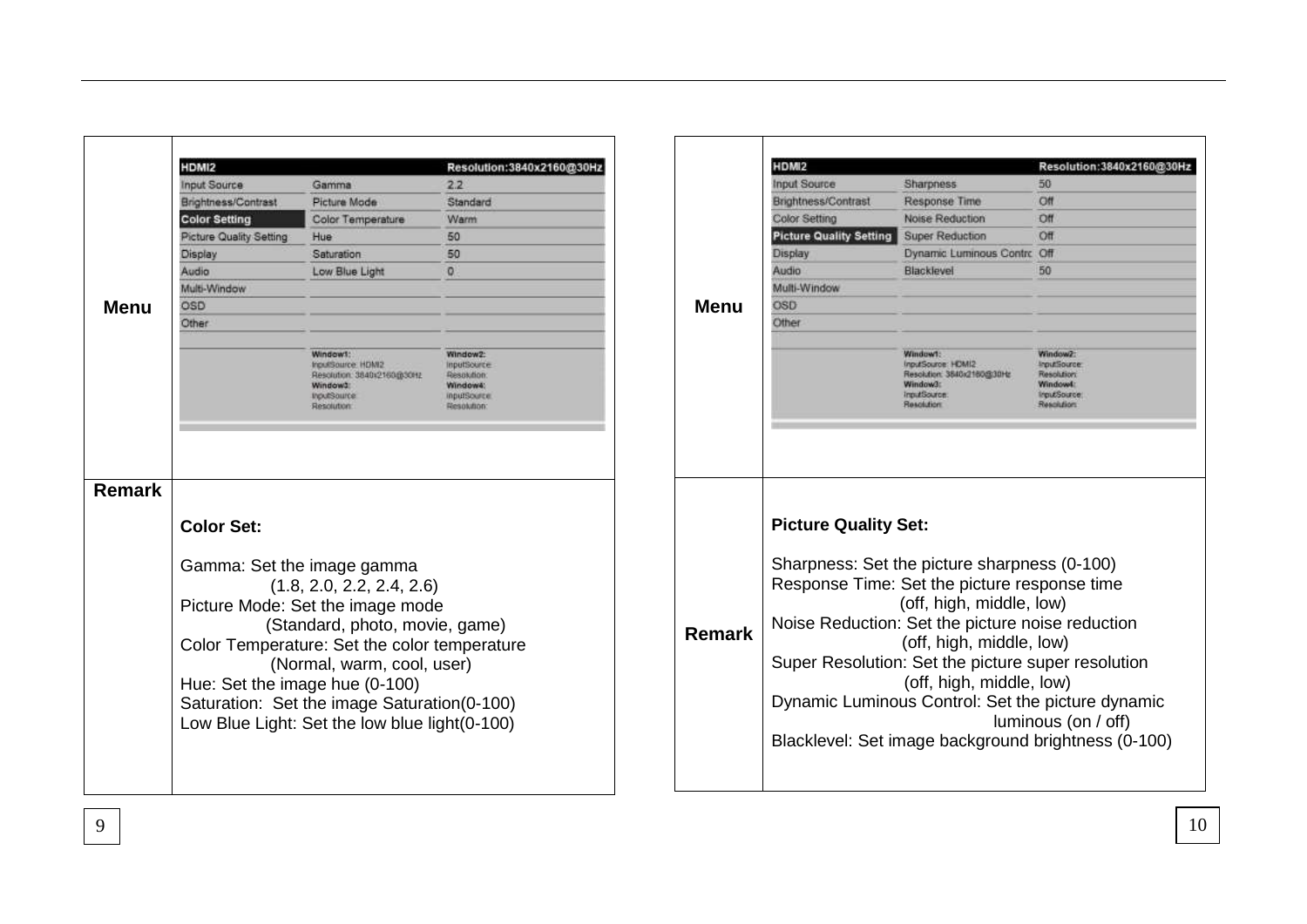|               | HDMI2                   |                                       | Resolution:3840x2160@30Hz         |
|---------------|-------------------------|---------------------------------------|-----------------------------------|
|               | <b>Input Source</b>     | <b>Aspect Ratio</b>                   | Wide Screen                       |
|               | Brightness/Contrast     |                                       |                                   |
|               | <b>Color Setting</b>    |                                       |                                   |
|               | Picture Quality Setting |                                       |                                   |
|               | <b>Display</b>          |                                       |                                   |
|               | Audio                   |                                       |                                   |
|               | Multi-Window            |                                       |                                   |
| <b>Menu</b>   | <b>OSD</b>              |                                       |                                   |
|               | Other                   |                                       |                                   |
|               |                         |                                       |                                   |
|               |                         | Windowt:<br>InputSource: HDM2         | Window2:<br><b>InputSource</b>    |
|               |                         | Resolution: 3840x2160@30Hz            | Resolution:                       |
|               |                         | Window3:                              | Window4:                          |
|               |                         | <b>InputSource</b><br>Resolution      | <b>InputSource</b><br>Resolution: |
|               |                         |                                       |                                   |
|               |                         |                                       |                                   |
|               | Display:                |                                       |                                   |
|               |                         |                                       |                                   |
|               |                         | Aspect Ratio: Screen aspect ratio Set |                                   |
|               |                         | (wide screen, 4:3, 1:1, auto)         |                                   |
|               |                         |                                       |                                   |
|               |                         |                                       |                                   |
|               |                         |                                       |                                   |
|               |                         |                                       |                                   |
|               |                         |                                       |                                   |
| <b>Remark</b> |                         |                                       |                                   |
|               |                         |                                       |                                   |

|               | HDMI2                   |                                                                                                              | Resolution:3840x2160@30Hz                                                                                     |
|---------------|-------------------------|--------------------------------------------------------------------------------------------------------------|---------------------------------------------------------------------------------------------------------------|
|               | <b>Input Source</b>     | Mute                                                                                                         | Off                                                                                                           |
|               | Brightness/Contrast     | Volume                                                                                                       | 50                                                                                                            |
|               | <b>Color Setting</b>    |                                                                                                              |                                                                                                               |
|               | Picture Quality Setting |                                                                                                              |                                                                                                               |
|               | Display                 |                                                                                                              |                                                                                                               |
|               | Audio                   |                                                                                                              |                                                                                                               |
|               | Multi-Window            |                                                                                                              |                                                                                                               |
| <b>Menu</b>   | OSD                     |                                                                                                              |                                                                                                               |
|               | Other                   |                                                                                                              |                                                                                                               |
|               |                         |                                                                                                              |                                                                                                               |
|               |                         | Windows:<br>InputSource: HDM2<br>Resolution: 3840s2160@30Hz<br>Window3:<br><b>InputSource</b><br>Resolution: | Window2:<br><b>InputSource</b><br>Resolution:<br>Window4:<br><b>InputSource</b><br>Resolution:                |
| <b>Remark</b> | Audio:<br>$(0-100)$     |                                                                                                              | Mute: Mute the audio output to the earphone (on / off)<br>Volume: Set the audio output volume to the earphone |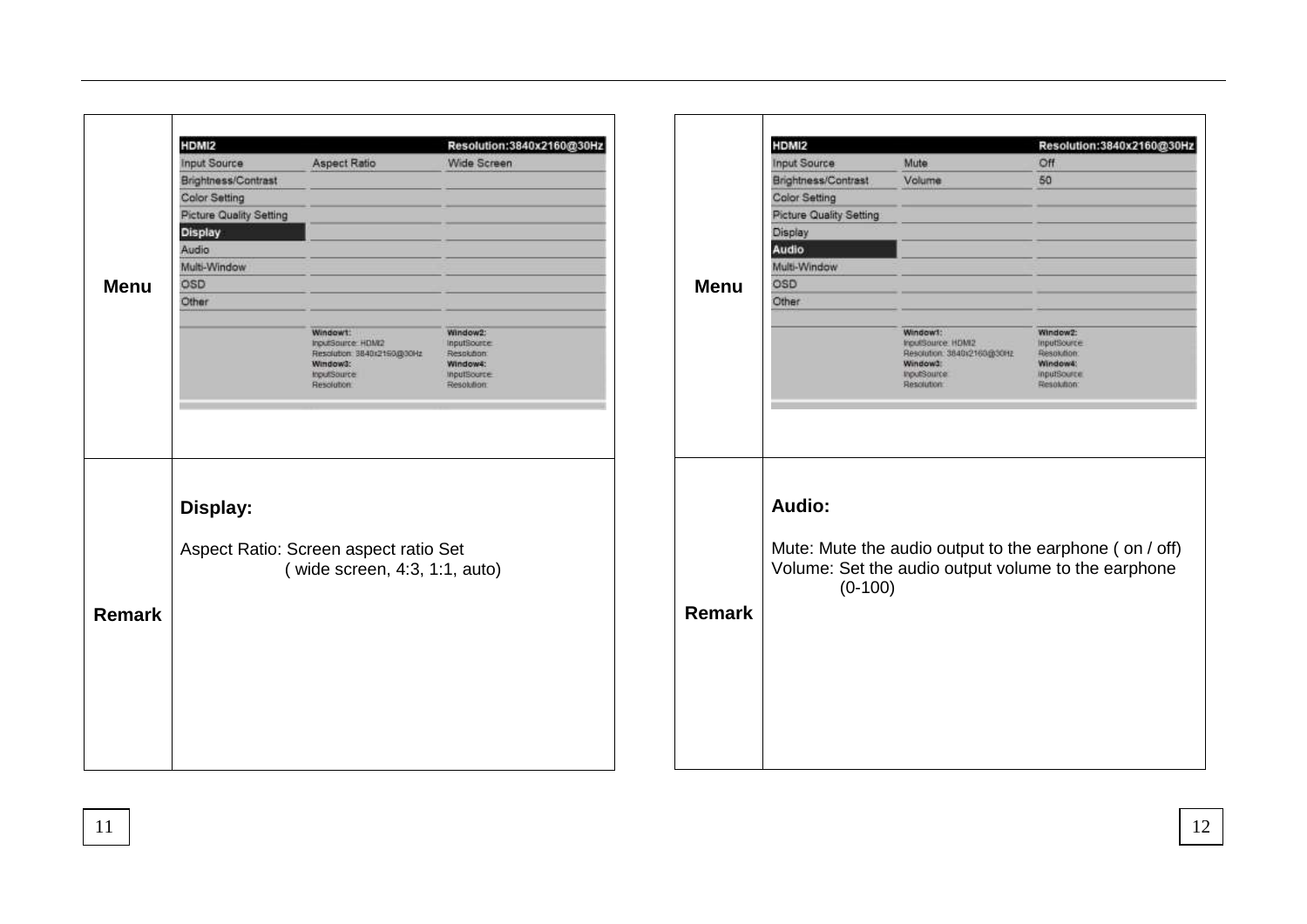| HDMI2<br>Multi-Window<br><b>Input Source</b><br>Brightness/Contrast<br>Sub Win2 Input<br>Color Setting<br>Sub Win3 Input<br>Picture Quality Setting<br>Sub Win4 Input<br>PIP Size<br>Display<br>PIP Position<br>Audio<br>Multi-Window<br>Swap<br>OSD<br><b>Menu</b><br>Other<br>Window1:<br>InputSource: HDM2<br>Window3:<br>mputSource<br>Resolution<br><b>Multi-Window: (OPTIONAL)</b><br>Multi-Window: Set the screen multi-window<br>(off, PIP mode, PBP 2win,<br>PBP 3Win, PBP 4Win)<br>Sub Win2 Input: Set the sub win2 input<br>(HDMI2[1.4])<br><b>Remark</b><br>Sub Win3 Input: Set the sub win3 input (HDMI3[1.4])<br>Sub Win4 Input: Set the sub win4 DP<br>PIP Size: Set the PIP picture size |                            |                                                                                            |
|----------------------------------------------------------------------------------------------------------------------------------------------------------------------------------------------------------------------------------------------------------------------------------------------------------------------------------------------------------------------------------------------------------------------------------------------------------------------------------------------------------------------------------------------------------------------------------------------------------------------------------------------------------------------------------------------------------|----------------------------|--------------------------------------------------------------------------------------------|
|                                                                                                                                                                                                                                                                                                                                                                                                                                                                                                                                                                                                                                                                                                          |                            | Resolution:3840x2160@30Hz                                                                  |
|                                                                                                                                                                                                                                                                                                                                                                                                                                                                                                                                                                                                                                                                                                          |                            | Off                                                                                        |
|                                                                                                                                                                                                                                                                                                                                                                                                                                                                                                                                                                                                                                                                                                          |                            | <b>HDMI2[1.4]</b>                                                                          |
|                                                                                                                                                                                                                                                                                                                                                                                                                                                                                                                                                                                                                                                                                                          |                            | HDMI3[1.4]                                                                                 |
|                                                                                                                                                                                                                                                                                                                                                                                                                                                                                                                                                                                                                                                                                                          |                            | DP                                                                                         |
|                                                                                                                                                                                                                                                                                                                                                                                                                                                                                                                                                                                                                                                                                                          |                            | Medium                                                                                     |
|                                                                                                                                                                                                                                                                                                                                                                                                                                                                                                                                                                                                                                                                                                          |                            | TopRight                                                                                   |
|                                                                                                                                                                                                                                                                                                                                                                                                                                                                                                                                                                                                                                                                                                          |                            |                                                                                            |
|                                                                                                                                                                                                                                                                                                                                                                                                                                                                                                                                                                                                                                                                                                          |                            |                                                                                            |
|                                                                                                                                                                                                                                                                                                                                                                                                                                                                                                                                                                                                                                                                                                          |                            |                                                                                            |
|                                                                                                                                                                                                                                                                                                                                                                                                                                                                                                                                                                                                                                                                                                          | Resolution 3840x2160x030Hz | Window <sub>2</sub><br>InputSource:<br>Resolution<br>Window4:<br>InputSource<br>Resolution |
| (small, medium, large)<br>PIP Position: Set the PIP sub window position<br>(top right, top left, bottom right, bottom left)                                                                                                                                                                                                                                                                                                                                                                                                                                                                                                                                                                              |                            |                                                                                            |

|               | HDMI2                                                                                                               |                                                                                                           | Resolution: 3840x2160@30Hz                                                               |  |  |
|---------------|---------------------------------------------------------------------------------------------------------------------|-----------------------------------------------------------------------------------------------------------|------------------------------------------------------------------------------------------|--|--|
| Menu          | <b>Input Source</b>                                                                                                 | Language                                                                                                  | English                                                                                  |  |  |
|               | Brightness/Contrast                                                                                                 | OSD H-Position                                                                                            | 50                                                                                       |  |  |
|               | Color Setting                                                                                                       | OSD V-Position                                                                                            | 50                                                                                       |  |  |
|               | <b>Picture Quality Setting</b>                                                                                      | OSD Transparency                                                                                          | 20                                                                                       |  |  |
|               | Display                                                                                                             | OSD Time Out                                                                                              | 20                                                                                       |  |  |
|               | Audio                                                                                                               | <b>OSD Rotation</b>                                                                                       | Normal                                                                                   |  |  |
|               | Multi-Window                                                                                                        |                                                                                                           |                                                                                          |  |  |
|               | oso                                                                                                                 |                                                                                                           |                                                                                          |  |  |
|               | Other                                                                                                               |                                                                                                           |                                                                                          |  |  |
|               |                                                                                                                     | Window1!<br>inputSource HDM2<br>Resolution: 3840x2160x930Hz<br>Window3:<br><b>InputSource</b><br>Resokaon | Window2:<br>InputSource:<br><b>Resolution</b><br>Window4:<br>InputSource:<br>Resolution: |  |  |
| <b>Remark</b> | OSD:<br>Language: OSD language selection                                                                            |                                                                                                           |                                                                                          |  |  |
|               | (English, Chinese, Korean, Russian,<br>Spanish, Japanese, French)<br>OSD H-Position: Change OSD horizontal position |                                                                                                           |                                                                                          |  |  |
|               | adjustment (0-100)<br>OSD V-Position: Change OSD vertical position<br>adjustment (0-100)                            |                                                                                                           |                                                                                          |  |  |
|               | OSD Transparency: OSD transparency adjustment<br>$(0-100)$                                                          |                                                                                                           |                                                                                          |  |  |
|               | OSD Time Out: OSD display dwell time selection<br>$(0-100$ seconds)                                                 |                                                                                                           |                                                                                          |  |  |
|               | OSD Rotation: OSD rotation adjustment<br>(Normal, 90, 180, 270)                                                     |                                                                                                           |                                                                                          |  |  |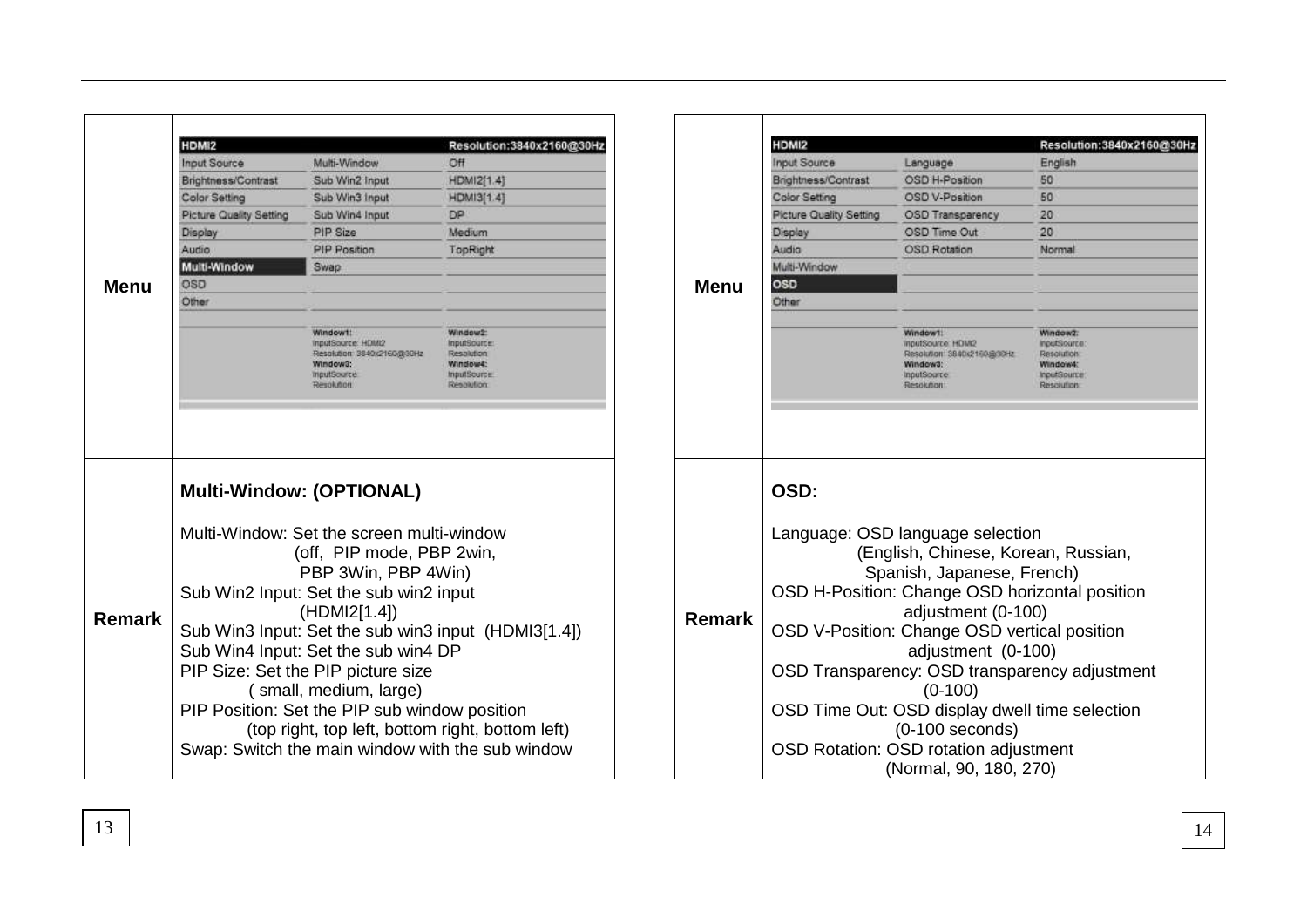|               | HDMI2                   |                                                      | Resolution:3840x2160@30Hz      |
|---------------|-------------------------|------------------------------------------------------|--------------------------------|
|               | <b>Input Source</b>     | Reset                                                |                                |
|               | Brightness/Contrast     |                                                      |                                |
|               | <b>Color Setting</b>    |                                                      |                                |
|               | Picture Quality Setting |                                                      |                                |
|               | Display                 |                                                      |                                |
|               | Audio                   |                                                      |                                |
|               | Multi-Window            |                                                      |                                |
| <b>Menu</b>   | OSD                     |                                                      |                                |
|               | Other                   |                                                      |                                |
|               |                         | Windows:<br>InputSource: HDMQ                        | Window2:<br>inputSource        |
|               |                         | Resolution: 3840x2168@30Hz                           | Resolution                     |
|               |                         | Window3:<br>InputSource:                             | Window4:<br><b>InputSource</b> |
|               |                         | Resolution.                                          | Resolution                     |
|               |                         |                                                      |                                |
|               | Other:                  |                                                      |                                |
|               |                         | Reset: Reset the monitor to default factory setting. |                                |
|               |                         |                                                      |                                |
|               |                         |                                                      |                                |
|               |                         |                                                      |                                |
|               |                         |                                                      |                                |
| <b>Remark</b> |                         |                                                      |                                |
|               |                         |                                                      |                                |
|               |                         |                                                      |                                |

# **Care and Cleaning**

**CAUTION:** Turn off your MONITOR before cleaning.

You can clean the MONITOR as required, using a soft lint-free cloth. Be sure to occasionally dust the ventilation slots in the cabinet to help assure adequate ventilation.

The Monitor's screen may be cleaned with a soft, lint-free cloth as well. Take care not to scratch or mar the screen. If necessary, you may use a cloth dampened with warm water. While cleaning do not spray liquid directly on the screen, or allow liquid to run down the screen and inside the Monitor. Also, never place drinks or vases with water on top of the monitor. This could increase the risk of fire or shock hazard or damage to the monitor.

### **Mounting Your MONITOR to the Wall**

Caution: The wall mount must bear a minimum of five times The monitor's net weight without causing damage. To mount your MONITOR to the wall you need to purchase a VESA wall mount. For models 15inch. 17inch . 19inch.20inch, purchase a VESA 100 x 100, KM4x 8mm (100 x 100, for example, means the mounting measurements are 100mm horizontally and 100mm vertically; M4 x 8 mm is the type screw that needs to be used).

- 1. You need to remove the base first before attaching the wall mount.
- A. Place the MONITOR face down on a surface that is soft, yet strong enough to hold the MONITOR.
- B. Use a screwdriver to remove the screws from the four holes on each side of the bottom of the Monitor's base (only use with base)
- 2. Make sure all cables are already connected to the MONITOR.
- 3. Follow the directions included with the wall mount to mount the monitor to the wall.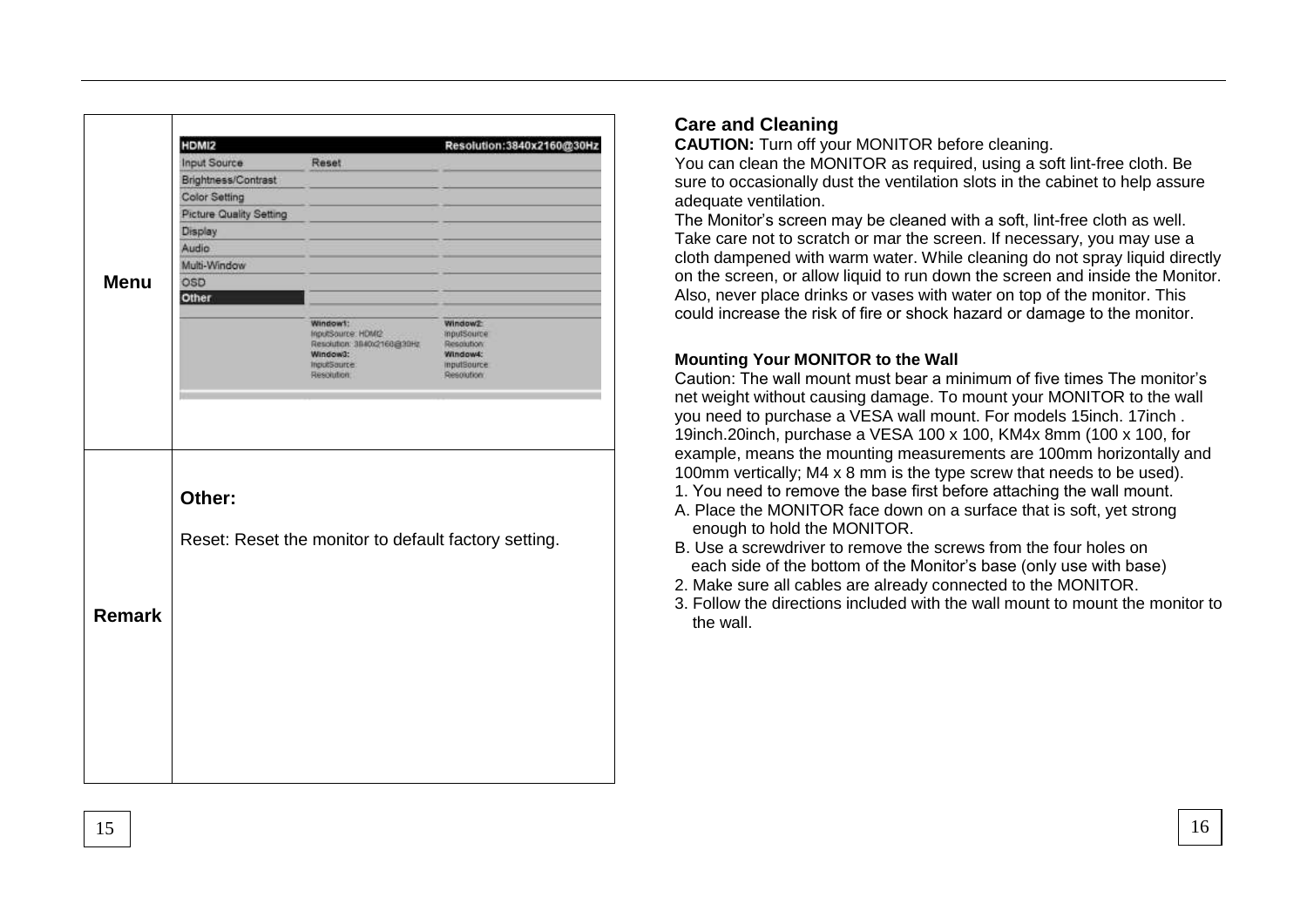# TATUNG COMPANY OF AMERICA, INC.

## LIMITED WARRANTY COMMERCIAL DISPLAY MONITOR PRODUCT

Tatung Company of America, Inc. ("Tatung") warrant to you, the original commercial purchaser of this new Tatung product (the "product") that all parts of this Product will be free from defects in materials or workmanship, as hereinafter provided, for three years from the date of original purchase. Tatung will, at our option, repair or replace the product or any part thereof, which becomes defective, malfunctions or otherwise fails to conform with this warranty under normal use and service during the term of this warranty, at no charge to you for parts and labor. Repaired or Replacement product or parts may include remanufactured or refurbished parts and components. The repaired or replacement product will be covered by the balance of the duration remaining on the product's original limited warranty period.

You may obtain warranty service by contacting the Tatung Customer Support at (800) 827-2850 Ext. 242 to obtain a Return Authorization number (RMA). You will be required to provide:

- A copy of the dated sales receipt from Tatung (Proof of Purchase).
- Your Name or Company Name
- The model number and serial number of the product.
- A description of the problem
- Your ship to address, email address, fax number and phone number.

Upon receipt of the RMA, you can bring or ship the Product at your expense, to the address provided with the RMA. Please make sure that the product is pack in a suitable carton with strength and size that will allow you to over pack to properly secure the product. Shipping insurance is recommended should you experience any transportation claim from the carrier you select. Tatung will not be responsible for any loss or damages as a result of shipping in product for service.

### TATUNG SHALL NOT BE LIABLE FOR ANY LOSS OR DESTRUCTION OF DATA, MEDIA OR ANY CONTENT COMPONENT SUCH AS PHOTOS,

FEEDS, TEMPLATES, ETC. . FROM THE USE OR SERVICE OF THIS PRODUCT, WHETHER DUE TO ANY ISSUES OR FAILURE TO SECURE ALL PROGRAMS AND DATA CONTAINED IN OR AFFECTED BY THE PRODUCT OR TO MAINTAIN THE CONFIDENTIALITY OF DATA STORED ON THE PRODUCT.

This warranty does not cover:

- 1. Defects, malfunction or failures resulting from causes beyond the control of Tatung or the manufacturer of the Product, including, but not limited to, shipping or transit accident, abuse, misuse operation contrary to furnished instructions, improper or insufficient ventilation, operations with incorrect power supplies, operation with faulty associated equipment, modification, alteration, improper servicing, acts of God, tampering or normal wear and tear;
- 2. Cosmetic damage, such as scratch, plastic discoloration, etc. to the exterior finish during the warranty period;
- 3. Burned-in images (screen burn) resulting from viewing of image on the display screen for an extended period of time;
- 4. Display problems or reception interference and distortion related to echo, interference, noise or other signal transmission and delivery/reception problems;
- 5. Minor display imperfections within the product's design specifications or that do not materially alter functionality.
- 6. Any reimbursement cost for removal, installation and set-up, including wall-mounting of product.
- 7. Products on which the serial number has been altered, defaced or removed; and
- 8. Products purchased outside of the United States.

Should any Product submitted for warranty service be found ineligible for warranty service, we will provide you with an estimate of cost of repair and will repair the product upon your request and upon receipt of payment or acceptable arrangements for payment.

### THE DURATION OF ANY IMPLIED WARRANTIES WHICH MAY BE APPLICABLE TO THE PRODUCT, INCLUDING, BUT NOT LIMITED TO, THE WARRANTIES OF MERCHANTABILITY AND FITNESS FOR A